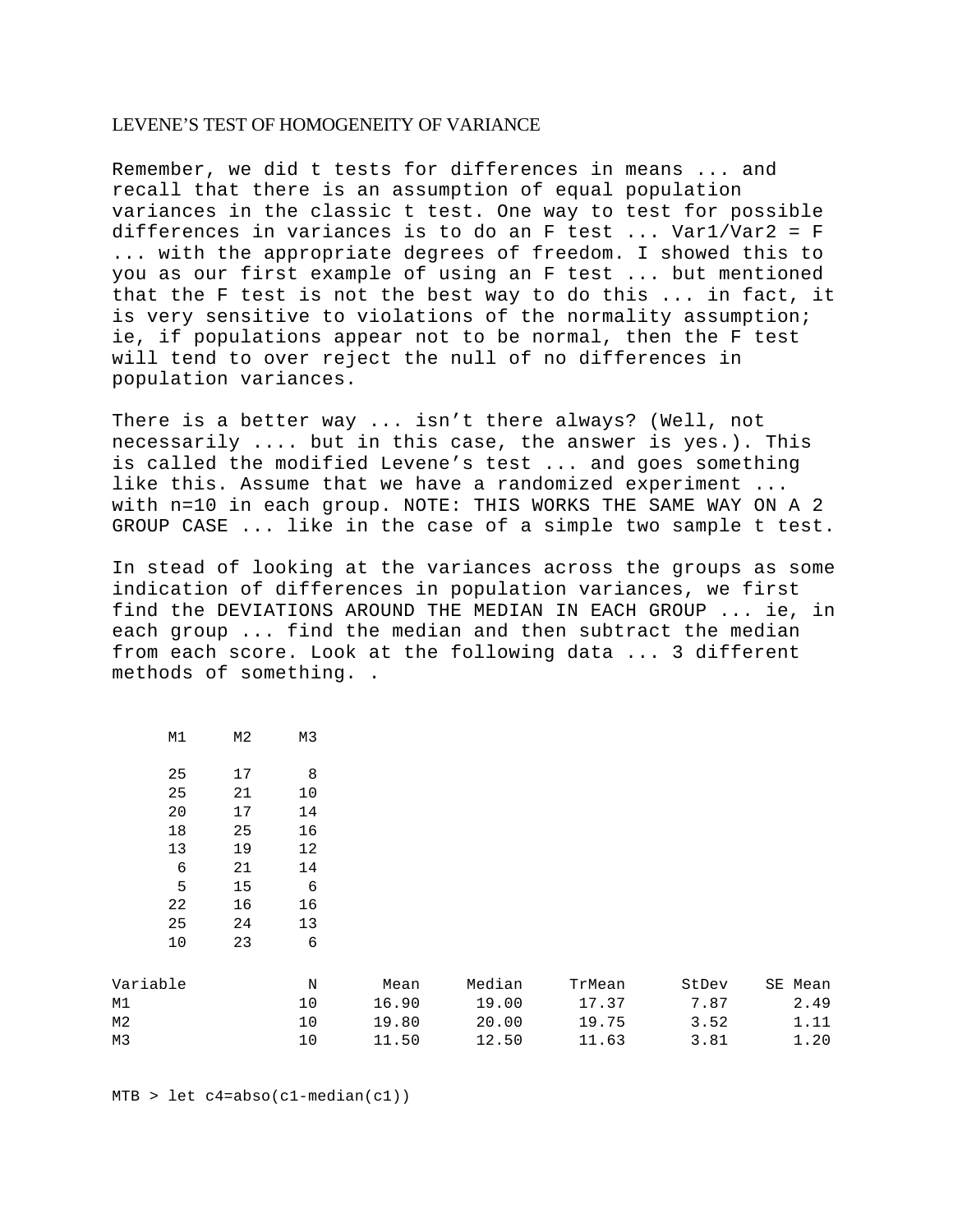```
MTB > let c5=abso(c2-median(c2))
MTB > let c6 = abso(c3 - median(c3))
```
All the above commands do is to find the absolute values of the deviation scores around the **MEDIAN** of each group. And you can see these below ...

| M1 | C <sub>4</sub> | M2 | C <sub>5</sub> | M3 | C <sub>6</sub> |
|----|----------------|----|----------------|----|----------------|
| 25 | 6              | 17 | 3              | 8  | 4.5            |
| 25 | 6              | 21 | 1              | 10 | 2.5            |
| 20 | $\mathbf{1}$   | 17 | 3              | 14 | 1.5            |
| 18 | 1              | 25 | 5              | 16 | 3.5            |
| 13 | 6              | 19 | 1              | 12 | 0.5            |
| 6  | 13             | 21 | 1              | 14 | 1.5            |
| 5  | 14             | 15 | 5              | 6  | 6.5            |
| 22 | 3              | 16 | 4              | 16 | 3.5            |
| 25 | 6              | 24 | 4              | 13 | 0.5            |
| 10 | 9              | 23 | 3              | 6  | 6.5            |
|    |                |    |                |    |                |

 Median of M1 = 19.000 Median of M2 = 20.000 Median of  $M3 = 12.500$ 

For example, for method 1 (M1) a score of 25 deviates 6 points from the median, while a score of 13 also deviates (in absolute terms) 6 points away from the median. The values in c4, c5, and c6 are the deviations.

Now, the idea is this ... THE LARGER THE DEVIATIONS IN ONE SOME GROUPS COMPARED TO OTHER GROUPS ... THE MORE THE SPREAD ... AND THE MORE LIKELY THAT THE VARIABILITIES IN THE POPULATIONS FROM WHICH THEY WERE DRAWN ... ARE DIFFERENT. Simple, right?

So, what we do is a simple ONE WAY ANALYSIS OF VARIANCE ON THESE DEVIATIONS ... and if the F ratio is significant ... we reject the homogeneous variance assumption.

MTB > aovo c4-c6 < ----- Remember, these are the deviations around medians

## **One-way Analysis of Variance**

| Analysis of Variance |     |        |       |      |       |
|----------------------|-----|--------|-------|------|-------|
| Source               | DF. | SS     | ΜS    | F    | P     |
| Factor               | 2   | 79.40  | 39.70 | 4.38 | 0.023 |
| Error                | 27  | 244.90 | 9.07  |      |       |
| Total                | 29  | 324.30 |       |      |       |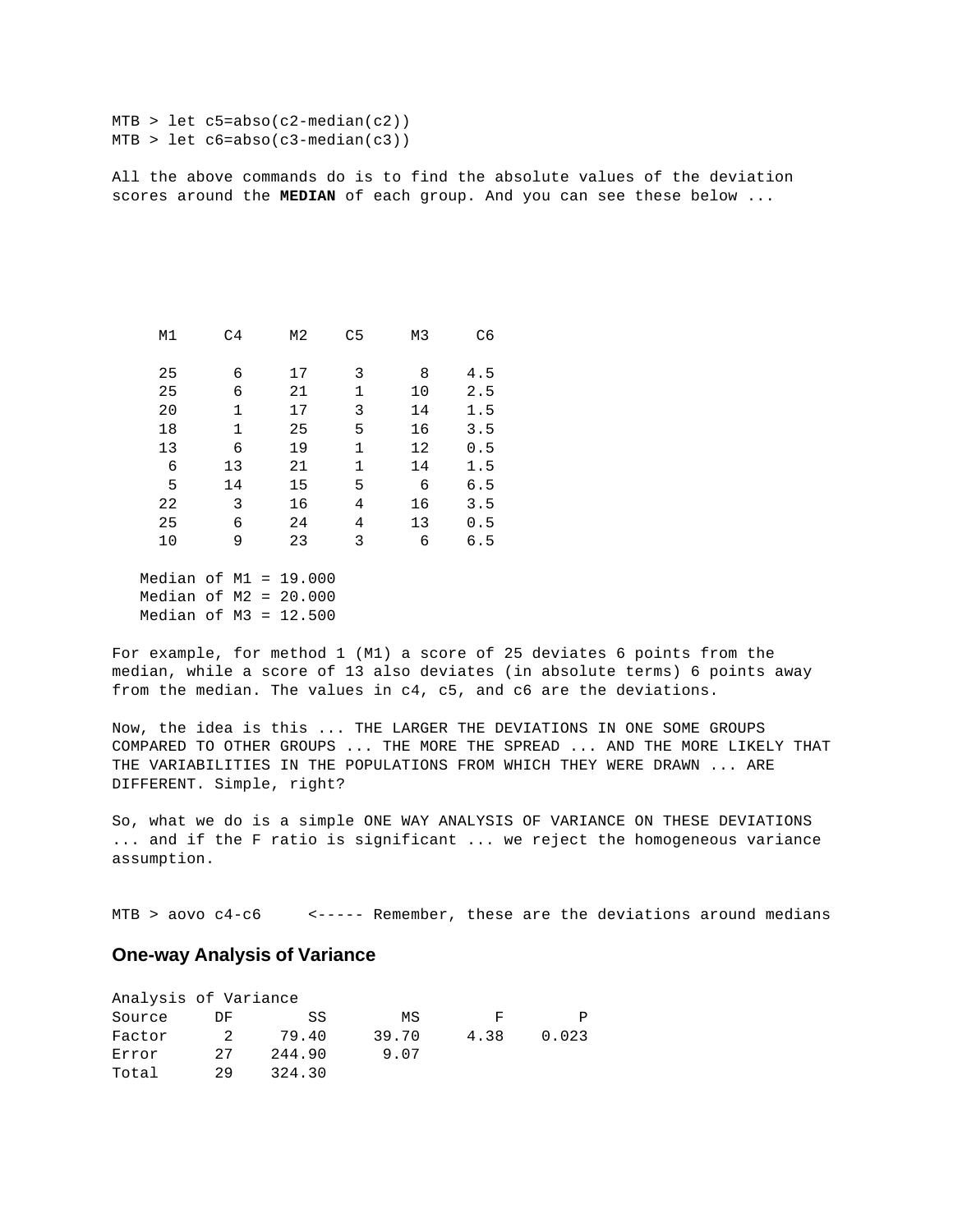With an  $F = 4.38$  and a p value of  $.023$  (.05 or less), we reject the null. This is not good news of course since ANOVA like two sample ts ... can run amok when the homogeneous variance assumption is not met.

In Rel 12 of MTB, there is this Levene's test ... but you have to stack the data and use ONEWAY as the command ... first put the data from c1-c3 into a single column ... like c7 ... and then make codes for the groups (like 1, 2, and 3) and put in another column ... like c8. Then you can use the pull down STAT menu ... and ANOVA ... and HOMOGENEITY OF VARIANCE ... and when you select the respone column (that has the data in it, and the factor column (for the group codes), the Levene's test will be done. See the following.

MTB > stack c1-c3, c7 MTB > set c8 DATA> 10(1) 10(2) 10(3) DATA> end

NOTE: THE FOLLOWING WAS DONE BY MENU/DIALOG BOX

MTB > %Vartest C7 C8; SUBC> Confidence 95.0; SUBC> Title "Levene's test". Executing from file: C:\PROGRAM FILES\MTBWIN\MACROS\Vartest.MAC

Macro is running ... please wait

## **Homogeneity of Variance**

Response C7 Factors C8 ConfLvl 95.0000

Levene's Test (any continuous distribution)

Test Statistic: 4.377 P-Value : 0.023

Note that the F value and the p value are the same that we got when we made the deviations ourselves, and did the 1 way ANOVA.

REFERENCES

Modified Levene's test